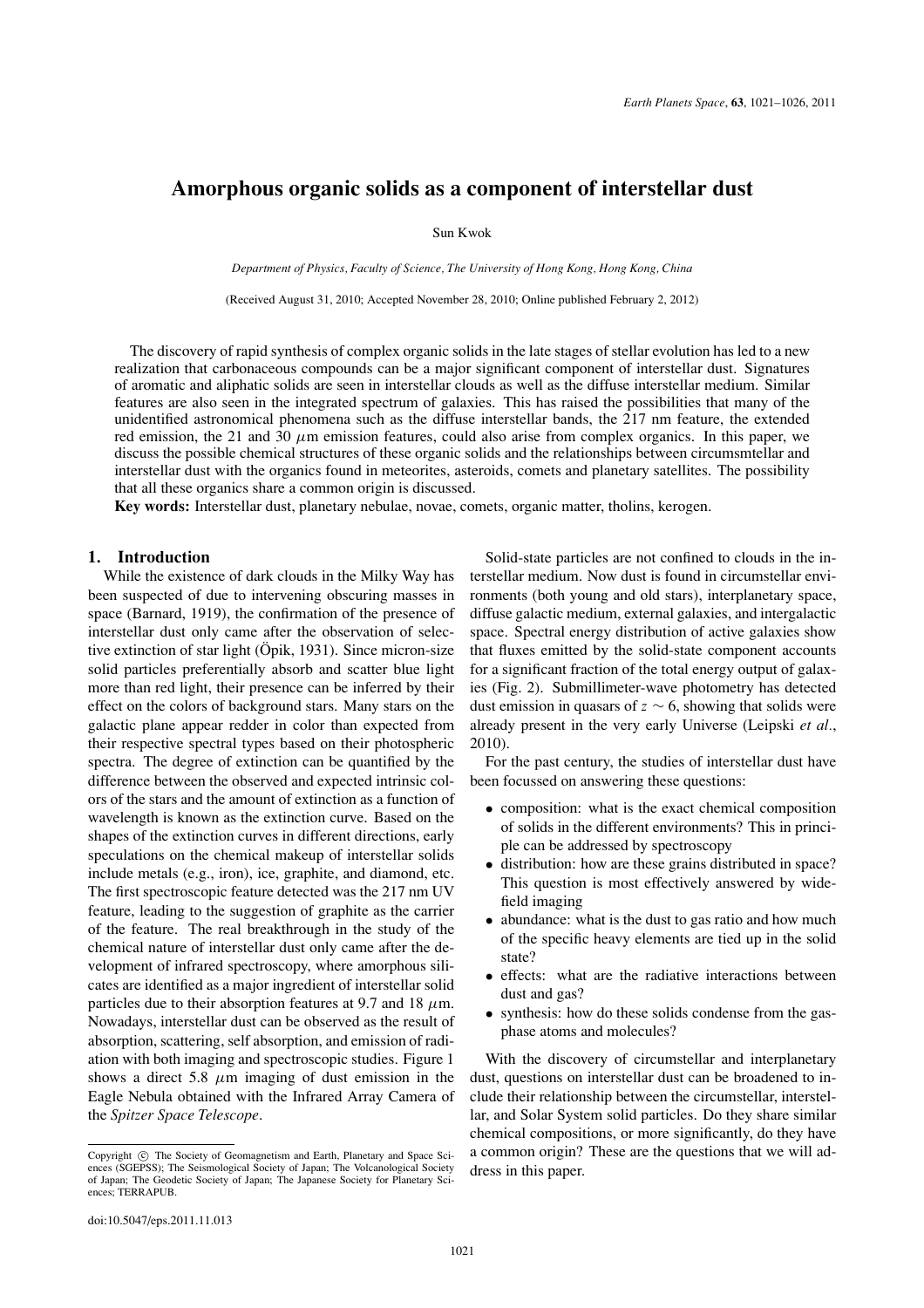

Fig. 1. *Spitzer* IRAC 5.8 μm image of the star formation region M16 (the Eagle Nebula). The bright (light color) areas are due to thermal emission from solid particles. The points are background stars.



Fig. 2. A typical spectral energy distributions (SED) of starburst galaxies consists of two major components: an optical component (peaking at  $\sim$ 0.4  $\mu$ m) due to photoionized gas and an infrared component (peaking at ~100  $\mu$ m) due to dust. The narrow features are atomic lines and the broad features between 5 and 20  $\mu$ m marked as AIB are due to aromatic compounds. Figure adapted from Groves *et al.* (2008).

## **2. Spectroscopic Identification of Solids**

In a solid, rotational motions are not possible and the vibrational-rotational transitions seen in gas-phase molecular spectra are replaced by a broad, continuous band at the vibrational frequencies. A crystalline solid has a highly ordered lattice structure, with constant bond lengths and angles between atoms. Due to the symmetry of the structure, only a few of the possible lattice vibrational modes are optically active. Therefore, crystalline solids have only a few sharp features in the infrared. In contrast to crystalline solids, amorphous solids have their atoms arranged in a disordered manner. While the bond lengths in amorphous solids are nearly the same, the bond angles can have large variations. This lesser degree of symmetry results in most modes being optically active. The variation of bond lengths and angles also mean that there is a wider range of vibrational frequencies, leading to broader features (Kwok, 2007). By comparing the absorption spectra of terrestrial minerals to observed astronomical spectra, we can identify the chemical composition of solids in space. The best known example is the identification of amorphous silicates through their Si–O stretching mode at 9.7  $\mu$ m and the Si– O–Si bending mode at 18 μm (Kwok *et al.*, 1997). Crystalline silicates (olivines and pyroxenes) as well as several refractory oxides have been similarly identified (Jäger et al., 1998).

# **3. Organic Solids on Earth**

Organic matter on Earth is dominated by products of life. The total biomass in the biosphere is about 2 000 Gt. Fossil fuels such as coal, oil, and gas, representing remnants of living matter in the past, add up to ∼4 000 Gt. The largest amount of organic matter is actually in the form of kerogen (15 000 000 Gt) (Falkowski *et al.*, 2000). Kerogen is a solid sedimentary, insoluble, organic material found in the Earth upper crust. Its chemical structure is represented by random arrays of aromatic rings linked by long, aliphatic chains. The infrared spectrum of kerogen is characterized by C–H stretches of the methyl and methylene groups at 3.4  $\mu$ m, strong plateaus at 8 and 12  $\mu$ m, and various aromatic features due to C–H and C–C stretching and bending modes (Papoular, 2001).

There are also other artificial forms of organic solids produced by human activities. The most common example is soot, which is a product of combustion. Soot particles are spheroids of sizes 10–30 nm consisting of C and H atoms in mixed  $sp^2/sp^3$  hybridizations. The exact chemical composition of soot is dependent on the mix of precursor gas and the density and temperature of the flame.

# **4. Synthesis of Organic Solids in the Late Stages of Stellar Evolution**

It is interesting to note that the conditions of stellar winds of asymptotic giant branch (AGB) stars are similar to those for soot formation. In a carbon-rich AGB star, molecules such as  $C_2$ ,  $C_3$ , CN, HCN, HC<sub>3</sub>N, HC<sub>5</sub>N, and  $C_2H_2$  are formed in the stellar wind. Over 60 different kinds of molecules have been detected through their rotational or vibrational transitions in the circumstellar regions of AGB stars (Ziurys, 2006). Observations of AGB stars and their descendents proto-planetary nebulae and planetary nebulae have revealed the gradual formation of diacetylene ( $C_4H_2$ ), triacetylene ( $C_6H_2$ ), and benzene ( $C_6H_6$ ). Emission features arising from the stretching and bending modes of aromatic (at 3.3, 6.2, 7.7, 8.6, 11.3  $\mu$ m, collectively known as the aromatic infrared bands, or AIB) and aliphatic (3.4 and 6.9  $\mu$ m) structures also emerge during this phase (Fig. 3). The infrared spectra of proto-planetary nebulae display broad emission plateaus at 8 and 12  $\mu$ m, which probably originate from a collection of different inplane and out-of-plane bending modes of aliphatic groups attached to aromatic rings (Kwok *et al.*, 2001). There is evidence that the chemical structure becoming more aromatic as the star evolves from proto-planetary nebulae to planetary nebulae, probably as the result of photochemistry. The combination of the AIBs and emission plateaus suggests that the carrier is a kerogen-like organic solid (Guillois *et al.*, 1996).

The most significant fact in the detection of complex organics in the late stages of stellar evolution is the rapid speed of synthesis. The dynamical time of stellar winds in AGB stars is  $\sim$ 10<sup>3</sup> yr. The evolution age of proto-planetary nebulae is  $\sim$ 10<sup>3</sup> years and the lifetimes of planetary nebulae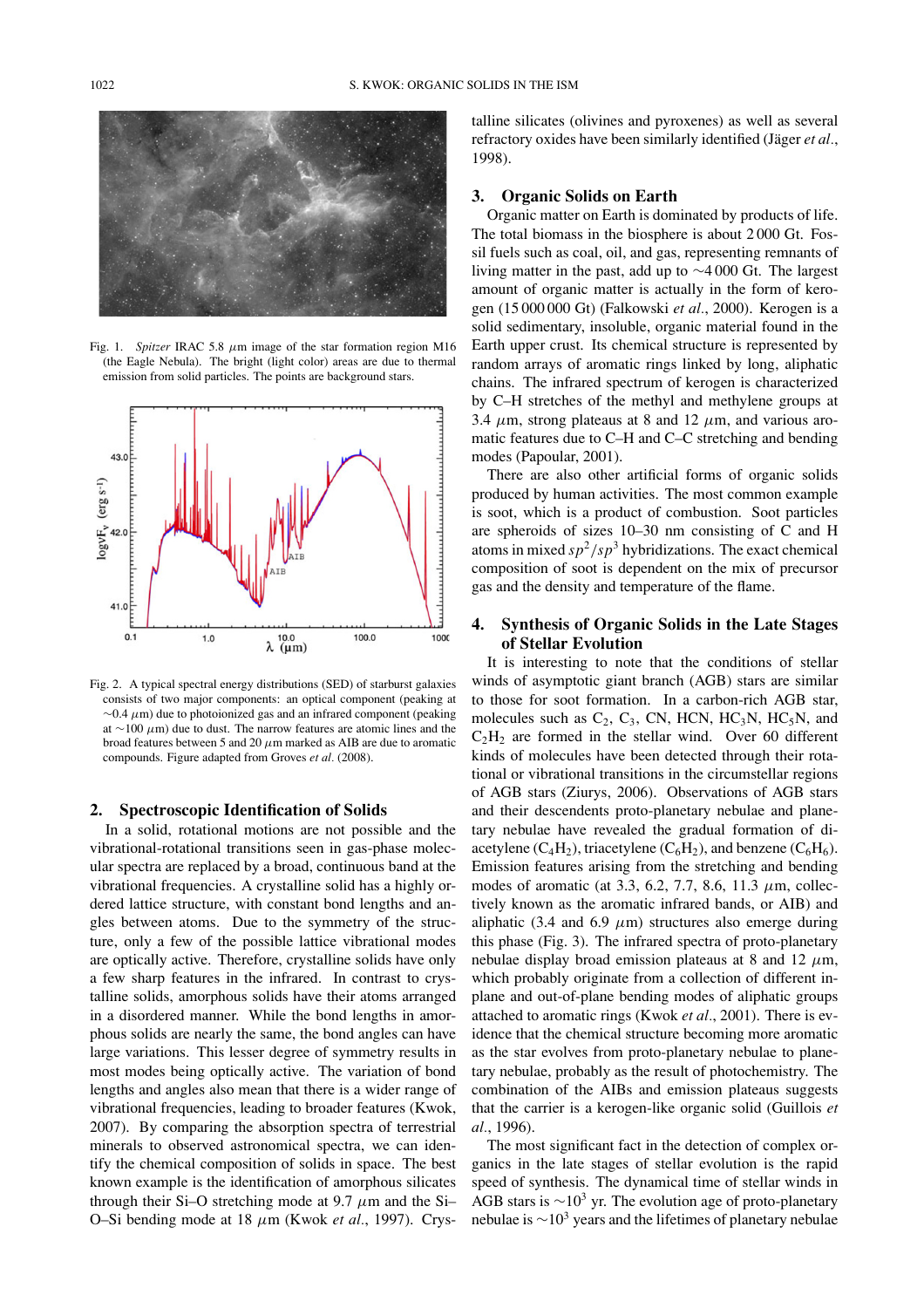

Fig. 3. *ISO SWS01* spectra of the young planetary nebula IRAS 21282+5050 and the proto-planetary nebula IRAS 07134+1005, showing various aromatic C–H and C–C stretching and bending modes at 3.3, 6.2, 7.7, 8.6, and 11.3  $\mu$ m. The PPN spectra are characterized by the 12.1, 12.4, 13.3  $\mu$ m out-of-plane bending mode features from small aromatic units. The sharp rise to 20  $\mu$ m in the spectrum of IRAS 07134+1005 is due to the unidentified 21  $\mu$ m feature.

is about 20 000 to 40 000 yr. The detection of the aromatic and aliphatic compounds during these phases of stellar evolution shows that complex organic solids can be rapidly synthesized under low-density conditions (Kwok, 2004).

#### **5. Organic Solids in the Solar System**

In spite of the common perception that Solar System objects consist primarily of metals, minerals, and ices, in fact complex organics are widely present in the Solar System. Laboratory analysis of carbonaceous meteorites have shown that the majority of organic matter in these objects is in the form of insoluble macromolecular organic matter (IOM). Gas chromatography has characterized IOM as predominantly aromatic with aliphatic functional groups (Kerridge, 1999). X-ray absorption near-edge spectroscopy of interplanetary dust particles (IDP) has revealed similar structures in IDPs (Flynn *et al.*, 2003). Rather than just "dirty snow balls", comets are now found to have organic refractory materials consisting of H, C, N, O in the nucleus. Samples of Comet Wild 2 returned by the STARDUST mission have also found organic contents similar to IOM (Sandford *et al.*, 2006). Although there is no good spectroscopic observations or sample return from asteroids, the red colors of asteroids are also suggestive of organic substance on the surface (Cruikshank *et al.*, 1998). In planetary satellites, the Cassini-Huygens mission has found tholins-like materials in the atmosphere and on the surface of Titan (Nguyen *et al.*, 2007). The amount of carbon in the form of methane in the Titan atmosphere is estimated to be 360 000 Gt, while the amount of carbon in liquid form (ethane and methane) in lakes is 16 000–160 000 Gt. However, the greatest amount is in organic solids contained in sand dunes, with an inventory of 160 000–640 000 Gt (Lorenz *et al.*, 2008). This is much larger than the total sum of organics on Earth (Section 3).

# **6. Organic Solids as Carriers of Unidentified Phenomena**

Almost a century after discovery, the origin of the diffuse interstellar bands (DIB) is still not known (Sarre, 2006). This class of over 300 interstellar absorption bands seen in the spectra of background stars have too broad a profile to be due to atomic lines, and are most likely of molecular or solid-state origin. The 217 nm feature, a prominent absorption feature in the extinction curve, was first found in 1965 but its carrier is still not identified. The fact that the 217 nm feature can be seen in galaxies as distant as  $z > 2$  (Elíasdóttir *et al.*, 2009) suggests that its carrier is synthesized in the early Universe. The extended red emission (ERE) is a broad ( $\Delta\lambda \sim 80$  nm) band in the visible seen in the circumstellar, diffuse interstellar, and galactic haloes in emission. The ERE is probably the result of photoluminescence but the carrier is not known (Smith and Witt, 2002). More recently, the 21 and 30  $\mu$ m emission features are found in proto-planetary nebulae and planetary nebulae, with the 30  $\mu$ m feature emitting up to 20% of the total flux of these objects (Hrivnak *et al.*, 2000).

The ERE, 21, and 30  $\mu$ m features are known to be associated with carbon-rich objects and it is reasonable to assume that their carriers are carbon based. The large number of DIBs also suggests an organic nature of the carrier as only carbon atoms have the rich chemistry needed to create the large variety of features (Snow and McCall, 2006). The idea of organic solids as a component of the interstellar dust and as potential carrier of these phenomena was discussed by Papoular *et al.* (1996). The most likely reason why we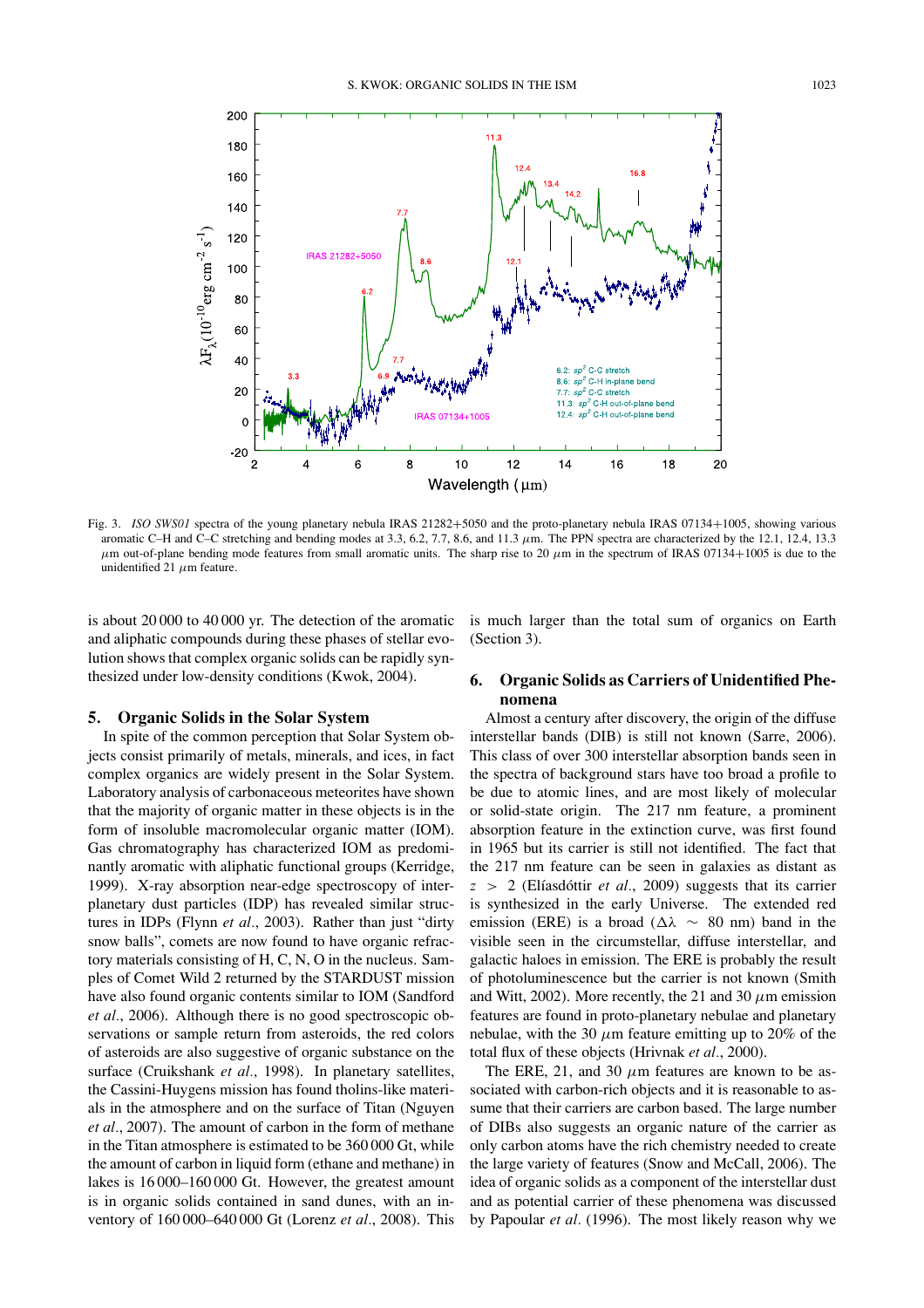have been unable to identify the origin of these phenomena is because their carriers have no natural counterparts in the terrestrial environment and the solution of these mysteries may rely on the artificial production of new kinds of organic compounds.

# **7. Amorphous Organic Solids**

It is commonly believed in the astronomical community that polycyclic aromatic hydrocarbon (PAH) molecules are responsible for the emission of the AIBs. PAH molecules are pure ring molecules made up of C and H. Their vibrational bands are well determined in the laboratory. Since they are simple molecules, their vibrational bands are sharp and the peak wavelengths well defined. These properties are greatly different from the observed profiles in astronomical spectra. In order to fit the observed spectra, proponents of the PAH hypothesis have to appeal to a complex mixture of PAHs of different sizes, structures (compact, linear, or branched) and charged states (neutrals, positive and negative ions). Since PAH molecules require UV photons to be excited, they cannot explain the wide presence of AIBs in reflection nebulae and proto-planetary nebulae where there is no UV background radiation. In order to account for these facts, the PAH hypothesis has to be revised to include larger sizes and other ionization states.

In spite of their well-known rotational and vibrational frequencies, not a single PAH molecule has yet been identified in space. A more plausible explanation to the AIBs is that they are emitted by complex organic solids of disorganized structure. These solids have natural broad emission profiles, and the features often sit on even broader emission plateaus of several microns in width. The observed spectral properties of AIBs are much closer to those of quenched carbonaceous composites, coal, kerogen, petroleum fractions, and other amorphous organic solids. In order for these organic particles to radiate efficiently in the near infrared, they probably have to be of nanometer size. Studies of nanometer-size solids with mixed  $s p^2 / s p^3$  structures should be further pursued in the laboratory.

In the space science community, tholins (Sagan and Khare, 1979) are the most discussed organic compounds in asteroids and Titan. Tholins are refractory organic materials formed by UV photolysis of reduced gas mixtures under cold plasma conditions. They share some commonality with HCN polymers (Matthews and Minard, 2006) in that they are both complex organic solids rich in N. What tholins, HCN polymers, and kerogen-like materials seen in proto-planetary nebulae have in common is that they are all amorphous carbonaceous compounds. If one applies energy to a mixture of organic molecules, amorphous organic structures similar to tholins or tar are the most likely products. It is therefore not surprising that nature is able to make amorphous organic solids with ease.

The origin of organic solids in the Solar System is still under debate. Many in the space science community take the position that these organics were made after the formation of the Solar System. The tholins-like materials on the surface of Titan is believed to have condensed from organic aerosols in the atmosphere, which in turn are formed from organic gas molecules through chemical reactions in



Fig. 4. IRTF SpeX spectra of V2362 Cyg on 2006 November 30 and 2006 Dec 21, showing a dramatic change from an ionized gas spectrum to a dust dominated spectrum in less than a month. The dust component has a color temperature of 1410±15 K. Figure adapted from Lynch *et al.* (2008).

the atmosphere. However, comets are formed in the coldest regions of the Solar System and are not expected to have undergone significant thermal or chemical processing until they venture into the inner Solar System. The detection of D and <sup>15</sup>N enrichment in the organics collected from Wild 2 by STARDUST suggests that some particles may be of presolar origin (Sandford *et al.*, 2006). Isotopic measurements of IDPs have shown evidence for deuterium enrichment, with D/H values as high as 50 times the Solar System values being found (Messenger, 2000). These results suggest that these IDPs contain remnants of interstellar materials which survived the formation of the Solar System. The elevated ratios of  $^{15}N/^{14}N$  and D/H in organic globules in the Tagish Lake meteorite provides additional evidence that interstellar organics are present in the Solar System (Nakamura-Messenger *et al.*, 2006). All these pieces of evidence suggest that at least some of the organics current present in the Solar System are remnants of interstellar materials inherited from our parent molecular cloud.

Organic solids are seen in interstellar clouds (e.g., molecular clouds surrounding sites of star formation) and diffuse interstellar medium. Do these organics form in situ from gas-phase molecules? Since all we have is a snap-shot of the chemical make-up of these clouds at the present time, there is no information on how these compounds are formed. The only concrete evidence of the formation of organic solids is in the circumstellar environment, where we know, e.g., in the late stages of stellar evolution, complex organics are synthesized on thousand year, or even hundred year, time scales.

The most dramatic demonstration of the ease of condensation of organic dust can be found novae. Figure 4 shows that dust condensation took place within period of less than one month (Lynch *et al.*, 2008). The AIB features are detected in the classical nova V705 Cas, with detected features at 3.28, 3.4, 8.1, 8.7, and 11.4  $\mu$ m, where the 8.1 and 11.3  $\mu$ m features are attributed by the observers as shifted 7.7 and 11.3  $\mu$ m features respectively (Evans *et al.*, 1997). When the first infrared spectrum was taken at day 157 af-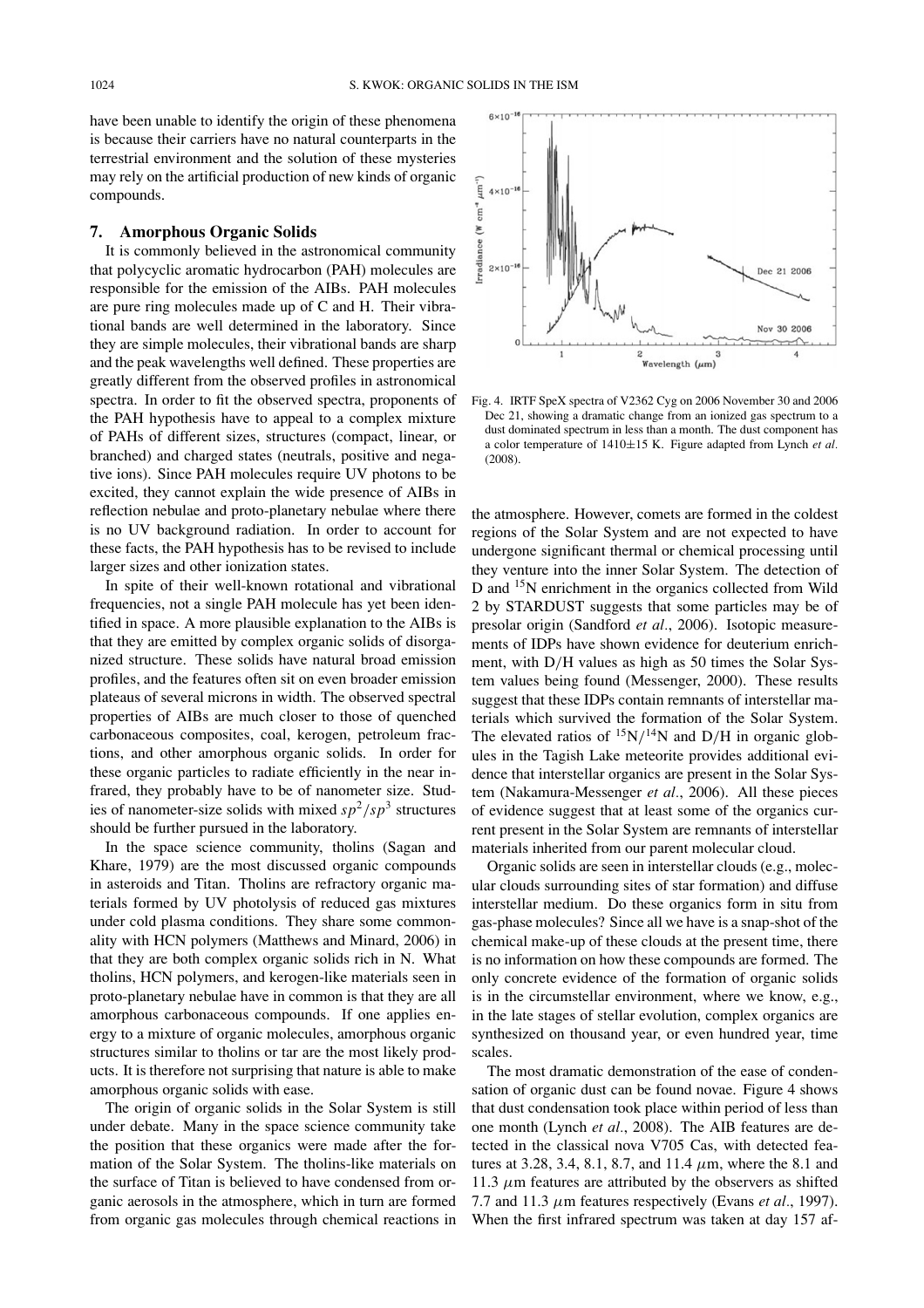

Fig. 5. Profiles of the 3.3 and 3.4  $\mu$ m features (left) and the 8.2  $\mu$ m and 11.4  $\mu$ m features (right) of Nova V705 Cas at two different epochs (253 and 320 days after outburst, shown as solid and broken lines respectively). These detections show that organic solids can condense easily from the gas phase in the circumstellar envirnoment. Figure adapted from Evans *et al.* (2005).

ter outburst, the 8.2  $\mu$ m feature is already present. Figure 5 shows the profiles of the 3.3, 3.4, 8.2, and 11.4  $\mu$ m features at 253 and 320 days after outburst. The signatures of organic dust is unmistakable.

Given the fact that organic solids are formed in large quantities in the late stages of stellar evolution, and almost every star with initial mass less than  $8 M_{\odot}$  go through the AGB-PPN-PN evolution, one may speculate on whether the synthesis and ejection of organics by evolved stars can supply the organics seen in the interstellar medium. We know that inorganic grains such as SiC of AGB origin have been found in meteorites (Zinner, 1998), so there is evidence that stellar grains can survive the journey through the interstellar medium to have arrived in the Solar System. Could the stellar organics make the same journey? Instead of organic synthesis taking place separately and independently in circumstellar, interstellar, and Solar System, could they all share the same common origin?

## **8. Conclusions**

Astronomical spectroscopic observations have unequivocally detected the presence of inorganic minerals such as amorphous silicates in circumstellar, interstellar, and galactic environments. These oxygen-based solids no doubt play an important role in the chemical makeup of the solid-state component of our own and other galaxies. We propose that carbon-based grains are equally, if not more prevalent, in the Universe. Recent astronomical and Solar System observations have shown that complex organic matter is widely present in the planetary, stellar, interstellar, and galactic environments. We now have evidence that organics of aromatic and aliphatic structures are being made efficiently and on a large scale by stars. These organic stellar materials are ejected into the interstellar medium, and may have reached the early Solar System. Bombardment by comets and asteroids during the early age of the Earth might have brought some of these primordial organics to Earth (Kwok, 2009).

The exact chemical structures of these organic solids are not known. They are most likely of amorphous structure with a mixed  $s p^2 / s p^3$  hybridization. It is possible that there exist yet unknown forms of organic solid that are responsible for the unexplained phenomena such as the 217 nm feature, the DIB, the ERE, and the 21 and 30  $\mu$ m features. Further laboratory studies are needed for us to make further progress in these puzzles.

**Acknowledgments.** I would like to thank the SOC of the session on "Cosmic Dust: Its Formation and Evolution" in the 7th Annual Meeting of the Asia Oceania Geosciences Society in Hyderabad for its invitation to speak in the session. This work was supported by a grant to SK from the Research Grants Council of the Hong Kong Special Administrative Region, China (Project No. HKU 7020/08P).

#### **References**

- Barnard, E. E., On the dark markings of the sky, with a catalogue of 182 such objects, *Astrophys. J.*, **49**, 1–24, 1919.
- Cruikshank, D. P., T. L. Roush, M. J. Bartholomew, T. R. Geballe, Y. J. Pendleton, S. M. White, J. F. Bell, J. K. Davies, T. C. Owen, C. De Bergh, D. J. Tholen, M. P. Bernstein, R. H. Brown, K. A. Tryka, and C. M. Dalle Ore, The composition of centaur 5145 pholus, *Icarus*, **135**, 389–407, 1998.
- Elíasdóttir, Á., J. P. U. Fynbo, J. Hjorth, C. Ledoux, D. J. Watson, A. C. Andersen, D. Malesani, P. M. Vreeswijk, J. X. Prochaska, J. Sollerman, and A. O. Jaunsen, Dust extinction in high-z galaxies with gamma-ray burst afterglow spectroscopy: The 2175Å feature at  $z = 2.45$ , Astrophys. *J.*, **697**, 1725–1740, 2009.
- Evans, A., T. R. Geballe, J. M. C. Rawlings, S. P. S. Eyres, and J. K. Davies, Infrared spectroscopy of Nova Cassiopeiae 1993. II—evolution of the dust, *Mon. Not. R. Astron. Soc.*, **292**, 192, 1997.
- Evans, A., V. H. Tyne, O. Smith, T. R. Geballe, J. M. C. Rawlings, and S. P. S. Eyres, Infrared spectroscopy of Nova Cassiopeiae 1993—IV. A closer look at the dust, *Mon. Not. R. Astron. Soc.*, **360**, 1483–1492, 2005.
- Falkowski, P., R. J. Scholes, E. Boyle, J. Canadell, D. Canfield, J. Elser, N. Gruber, K. Hibbard, P. Hogberg, S. Linder, F. T. Mackenzie, B. Moore, ¨ T. Pedersen, Y. Rosenthal, S. Seitzinger, V. Smetacek, and W. Steffen, The global carbon cycle: A test of our knowledge of earth as a system, *Science*, **290**, 291–296, 2000.
- Flynn, G. J., L. P. Keller, M. Feser, S. Wirick, and C. Jacobsen, The origin of organic matter in the solar system: Evidence from the interplanetary dust particles, *Geochim. Cosmochim. Acta*, **67**, 4791–4806, 2003.
- Groves, B., M. A. Dopita, R. S. Sutherland, L. J. Kewley, J. Fischera, C. Leitherer, B. Brandl, and W. Van Breugel, Modeling the pan-spectral energy distribution of starburst galaxies. Iv. The controlling parameters of the starburst sed, *Astrophys. J. Suppl.*, **176**, 438–456, 2008.
- Guillois, O., I. Nenner, R. Papoular, and C. Reynaud, Coal models for the infrared emission spectra of proto–planetary nebulae, *Astrophys. J.*, **464**, 810, 1996.
- Hrivnak, B. J., K. Volk, and S. Kwok, 2-45 micron infrared spectroscopy of carbon-rich proto-planetary nebulae, *Astrophys. J.*, **535**, 275–292, 2000.
- Jäger, C., F. J. Molster, J. Dorschner, T. Henning, H. Mutschke, and L. Waters, Steps toward interstellar silicate mineralogy—IV. The crystalline